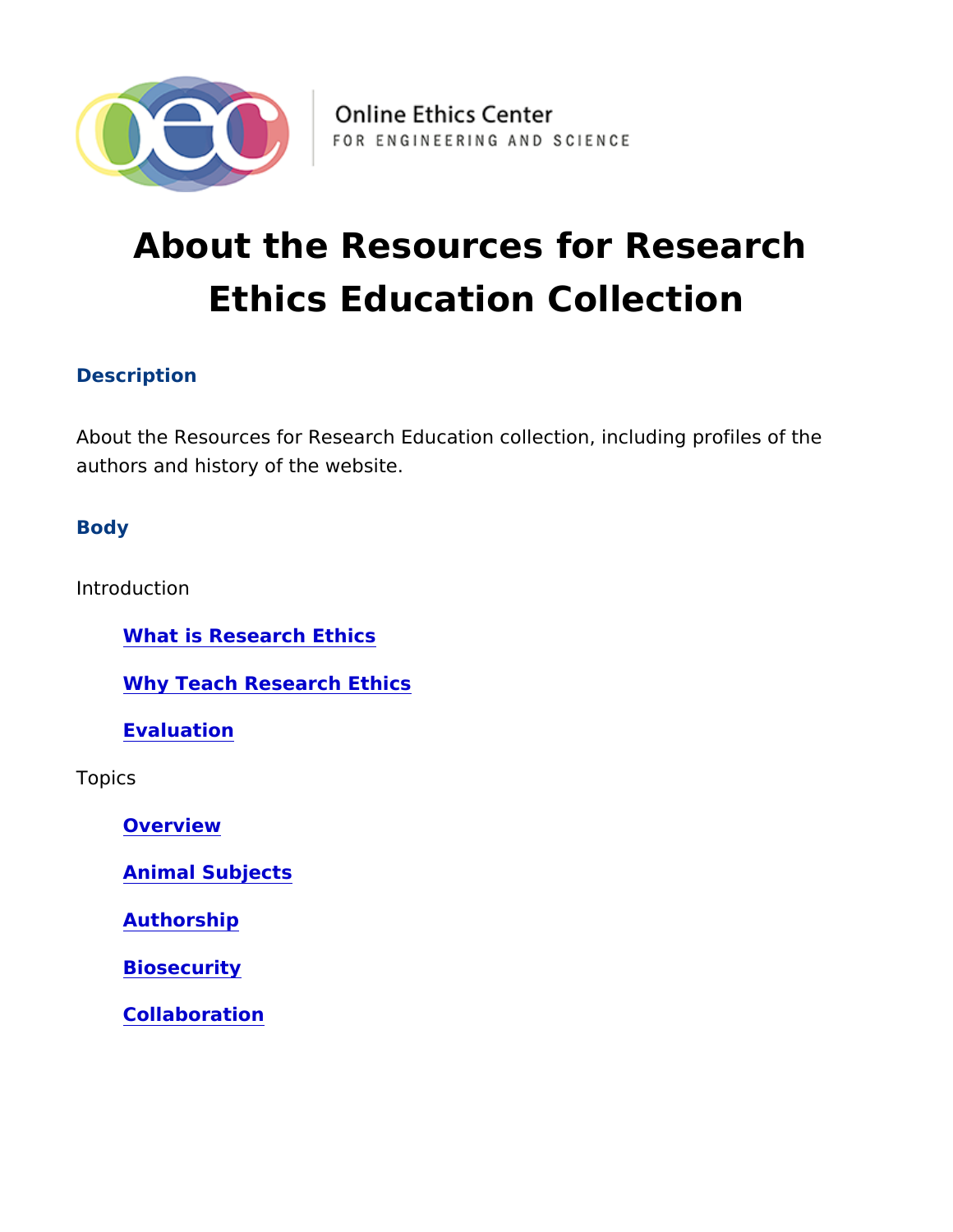Conflicts of Interest

Data Management

Human Subjects

Mentoring

Peer Review

Publication

Research Misconduct

Social Responsibility

Stem Cell Research

Whistleblowing

Educational Settings

Descriptionsdatational settim glading in the classroom, and in research contexts.

Discussion Tools

Case Studies

Debates

Literature

Textbooks

Videos

Other Discussion Tools

About the RCREC

Information aboutist they and autoriouts Resources for Research E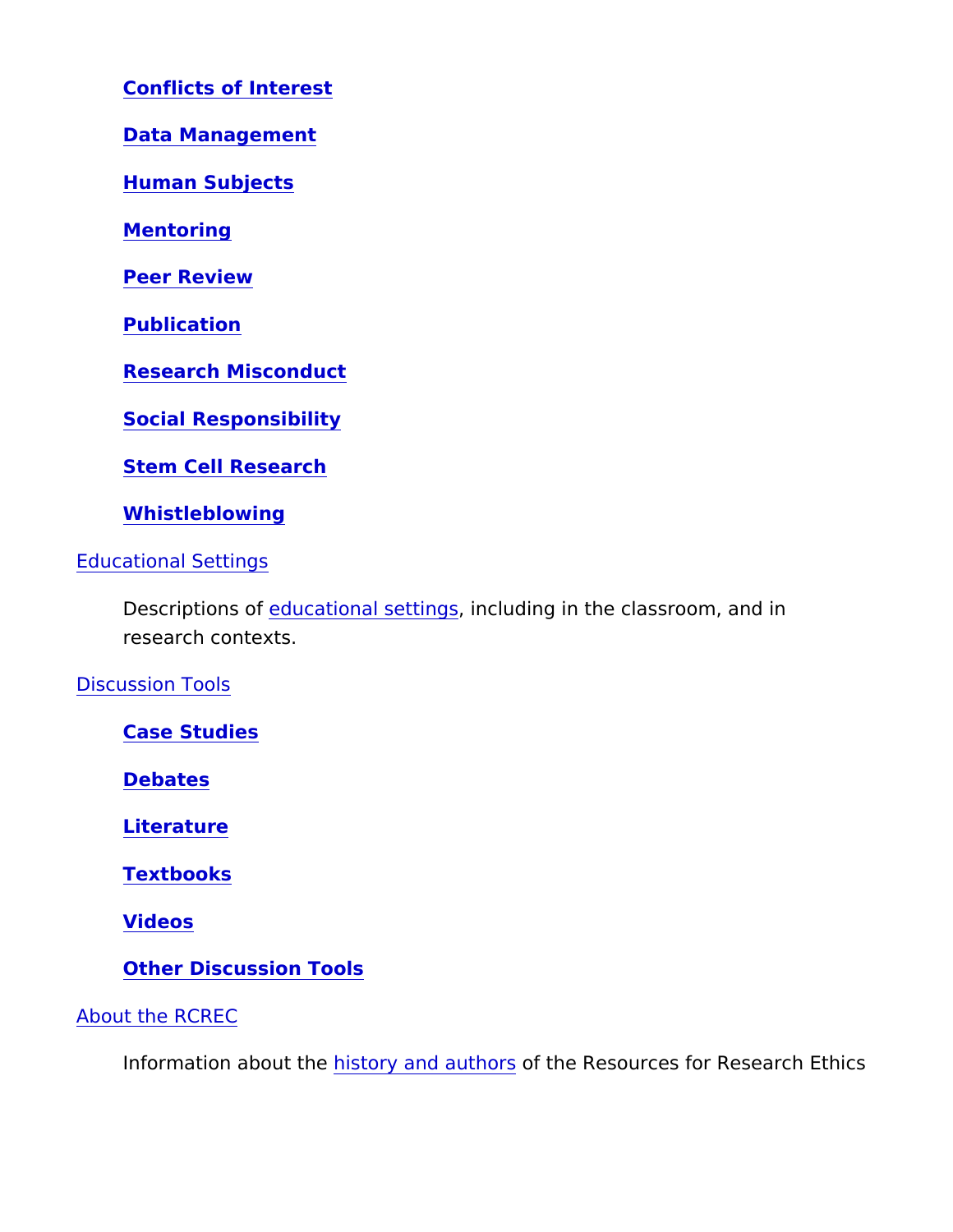### Collection

The Resources for Research Ethics Education was originally deve maintained by Dr. Michael Kalichman, Director of the Research Et the University of California San Diego. The site was included as Ethics Center in 2021 with the permission of the author. The miss is to promote best practices and evidence-based education in res (responsible conduct of research, RCR).

Contributors

#### [Mark Appelb](mailto:mappelbaum@ucsd.edu?subject=Resources for Research Ethics Education)a 2010

Psychology, UC San Diego

[Michael Kalic](mailto:kalichman@ucsd.edu?subject=Resources for Research Ethics Education)hman 99-2010 Research Ethics Program, UC San Diego [OEC Pro](https://www.onlineethics.org/Community/CommunityDirectory/MKalichman.aspx)file

[Dena Plemm](mailto:dplemmons@ucsd.edu?subject=Resources for Research Ethics Education)o 2005-2010 Research Ethics Program, UC San Diego [OEC Pro](https://www.onlineethics.org/Community/CommunityDirectory/30057.aspx)file

[Karen R](mailto:ksrook@uci.edu?subject=Resources for Research Ethics Education)oo2k009-2010 Psychology and Social Behavior, UC Irvine

Ruth Bulger, 2009 Sara Burke, 2003-2005 Allison Chamberlain, 2008 Mary Devereaux, 2003 P.D. Magnus, 2003-2004 Camille Nebeker, 2008 Carole Roth, 2002

History of the Project

1999: With initial funding from the Office of Research Integrity, th online resource for teaching responsible conduct of research (RC